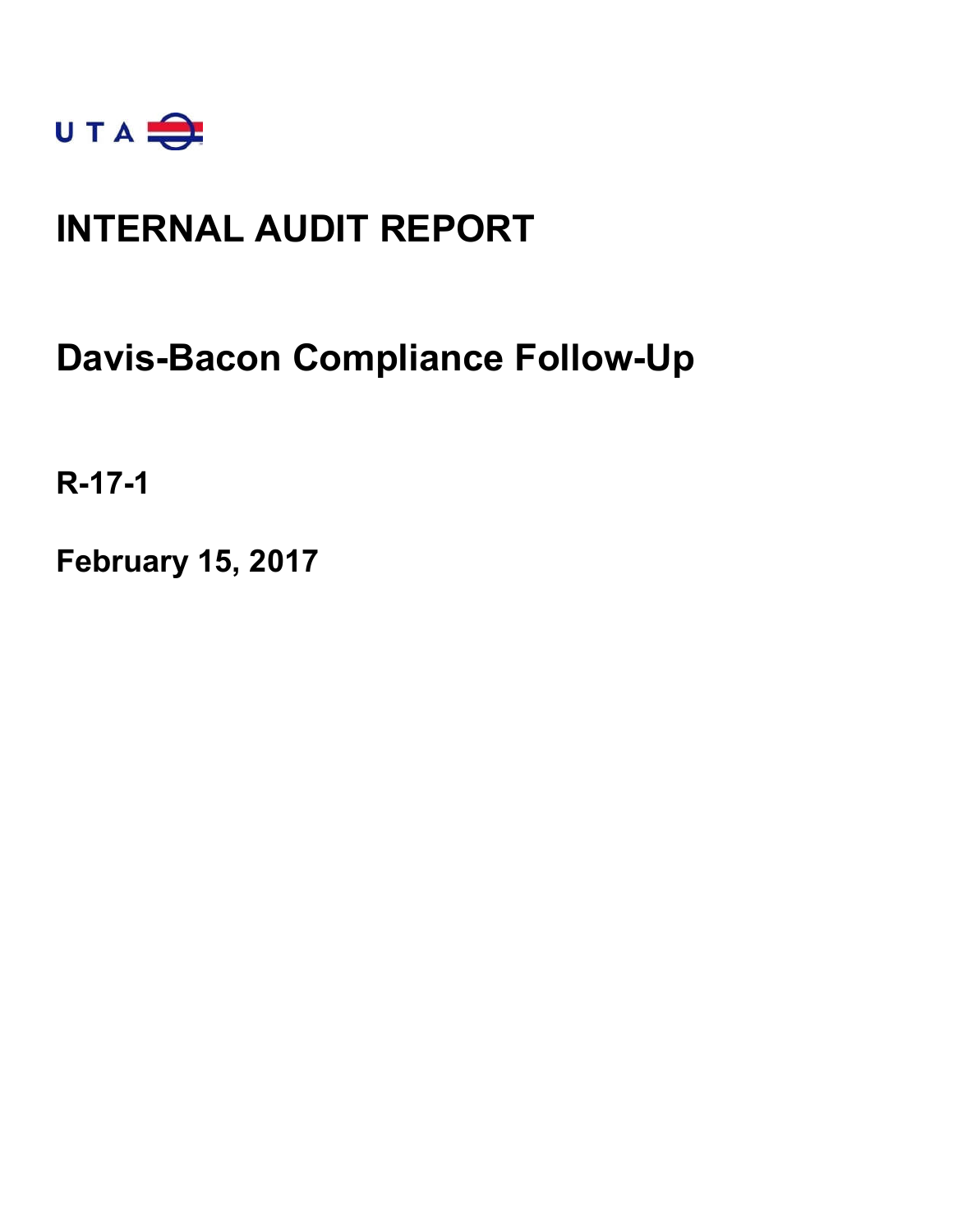## **Executive Summary**

#### **Introduction**

A follow-up of the Davis-Bacon Compliance Internal Audit, issued on July 8, 2016, has recently been completed. This report is based on the results of the follow-up audit.

#### **Objectives and Scope**

The primary objective of the audit was to determine the status of management actions to address the findings reported in the 2016 audit report, reference R-16-5. The period of the audit testing was from November 1, 2016 to December 31, 2016.

The following areas were reviewed:

- Contracting
- Contractor Compliance Monitoring
- Record Management

As the focus of the audit was on assessing progress with management actions to address the previously reported finding, controls that were evaluated as adequate and effective in 2016, were not tested and were assumed to be operating as they had at the time of the 2016 audit.

#### **Audit Conclusion**

#### **Audit Report Rating\***

The overall rating has been determined based on the results of the follow-up audit.

The audit revealed that UTA now does have a formal process for monitoring contractor compliance with the Davis-Bacon Act and retaining related documentation.

While this report details the results of the follow-up audit based on limited sample testing, the responsibility for the maintenance of an effective system of internal control and the prevention and detection of irregularities and fraud rests with management.

\*Rating is defined in Appendix 2

Internal Audit would like to thank the management and staff for their co-operation and assistance during the audit.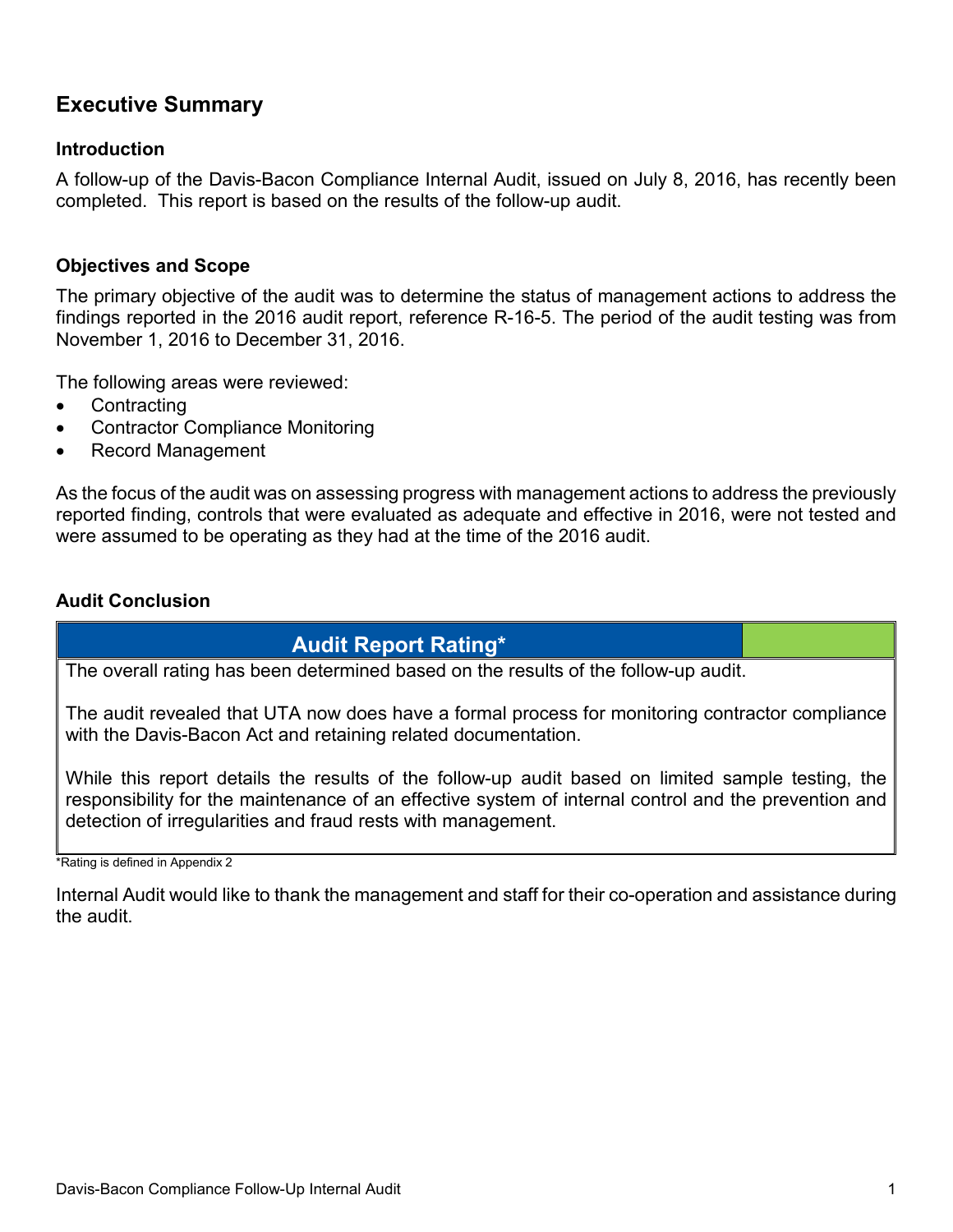## **Table of Contents**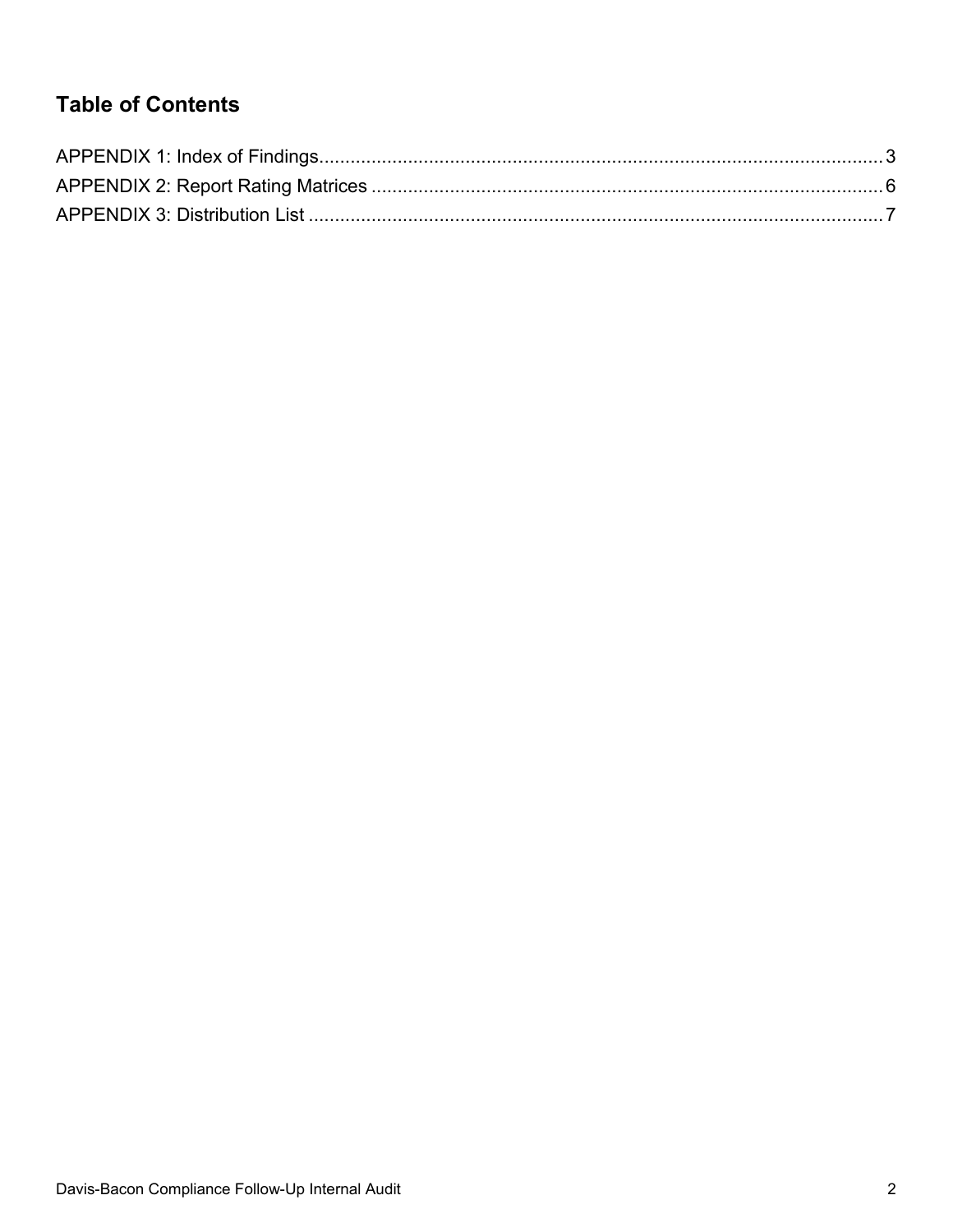| <b>Index of Findings</b> |                                      | Page |
|--------------------------|--------------------------------------|------|
|                          | <b>Standard Operating Procedures</b> |      |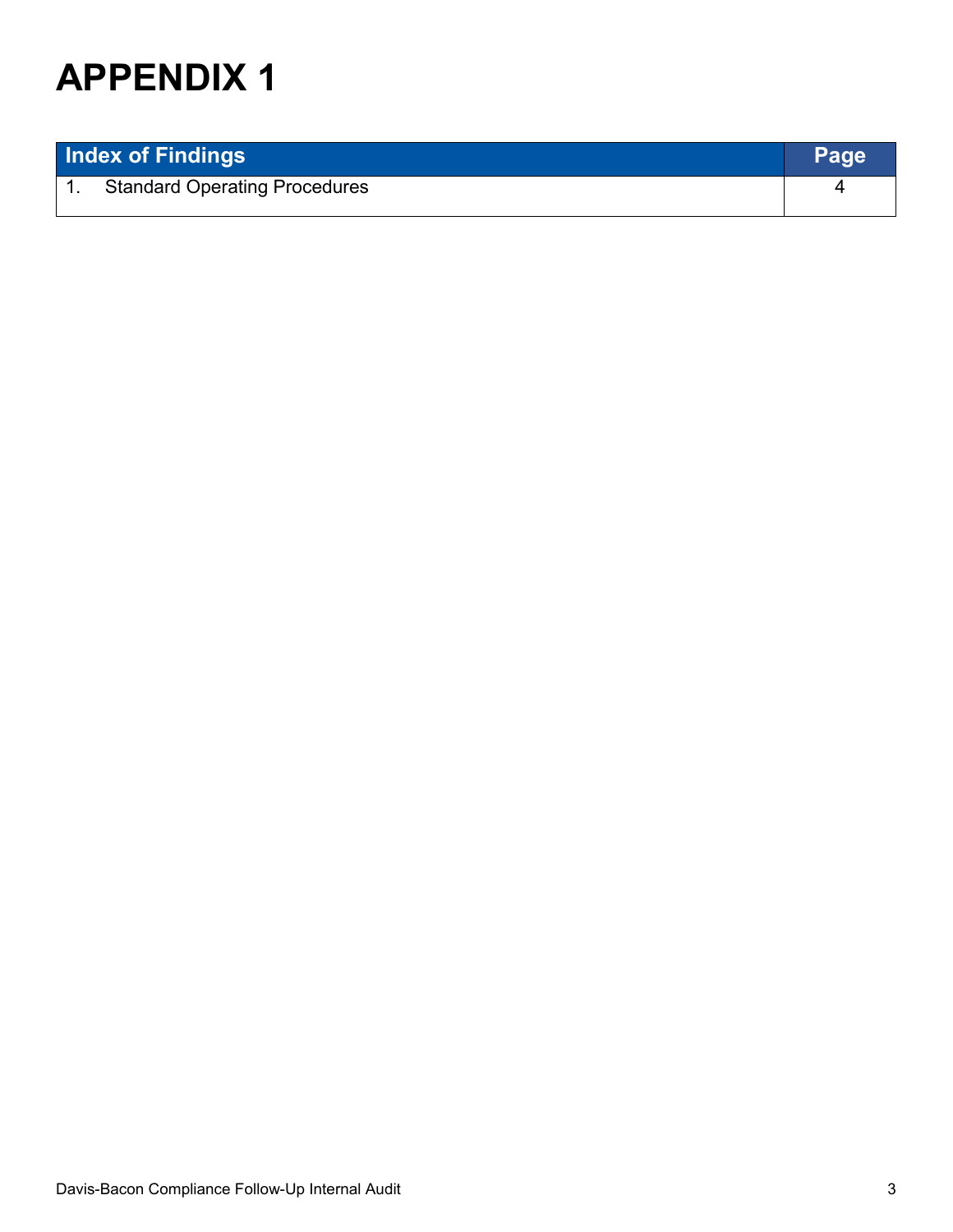

#### **1. Standard Operating Procedures**

#### Finding R-16-5-1 **HIGH**

UTA should design, document, and implement standard operating procedures for Davis-Bacon Act (DBA) contractor compliance monitoring and record management. Standard operating procedures (SOPs) provide an organization with uniform performance expectations for routine tasks. The SOPs' design should be based on DBA guidance provided by the Department of Labor and aligned with any related UTA policies. It is essential to formally document SOPs to ensure their consistent performance over time even when personnel change or due to the overall complexity of the procedures. While not aware of all exceptions identified by the audit, UTA Management recognized challenges related to its Davis- Bacon compliance program and were in the initial stages of internally evaluating the function at the time of the audit.

Not having SOPs for compliance monitoring and record management may result in the incorrect or inconsistent performance of the related control activities. Non-compliance with the DBA may result in project delays, increased administrative costs, and reputational damage to UTA.

The following are exceptions noted from the audit procedures performed:

- The responsible person was unaware of any related process or procedures pertaining to monitoring DBA compliance.
- The responsible person was unable to determine the population of UTA's federally funded projects requiring DBA compliance.
- There was no methodology of how often monitoring activities should be performed or what sample sizes should be used.
- The responsible person was unable to provide documentation evidencing the receipt of all certified payrolls from the contractors.
- The responsible person was unable to provide documentation evidencing the request or receipt of contractors' employee benefit plans for both of the projects tested.
- There was no documentation evidencing the reviews of certified payrolls for any of the projects during the period.
- Only 3 contractor payroll interviews were performed during the audit period- all were from 1 of the 11 applicable projects.
- The method for selecting interviews did not allow for testing the completeness and occurrence assertions for the certified payrolls.
- There was no documentation evidencing a reconciliation of stated pay rates from interviews to certified payrolls.
- No process or procedure was in place for a periodic review of DBA monitoring activities.

#### Recommendation

The Manager of Civil Rights Compliance should work with the Title VI Compliance Officer to design, document, and implement standard operating procedures for Davis-Bacon Act contractor compliance monitoring and record management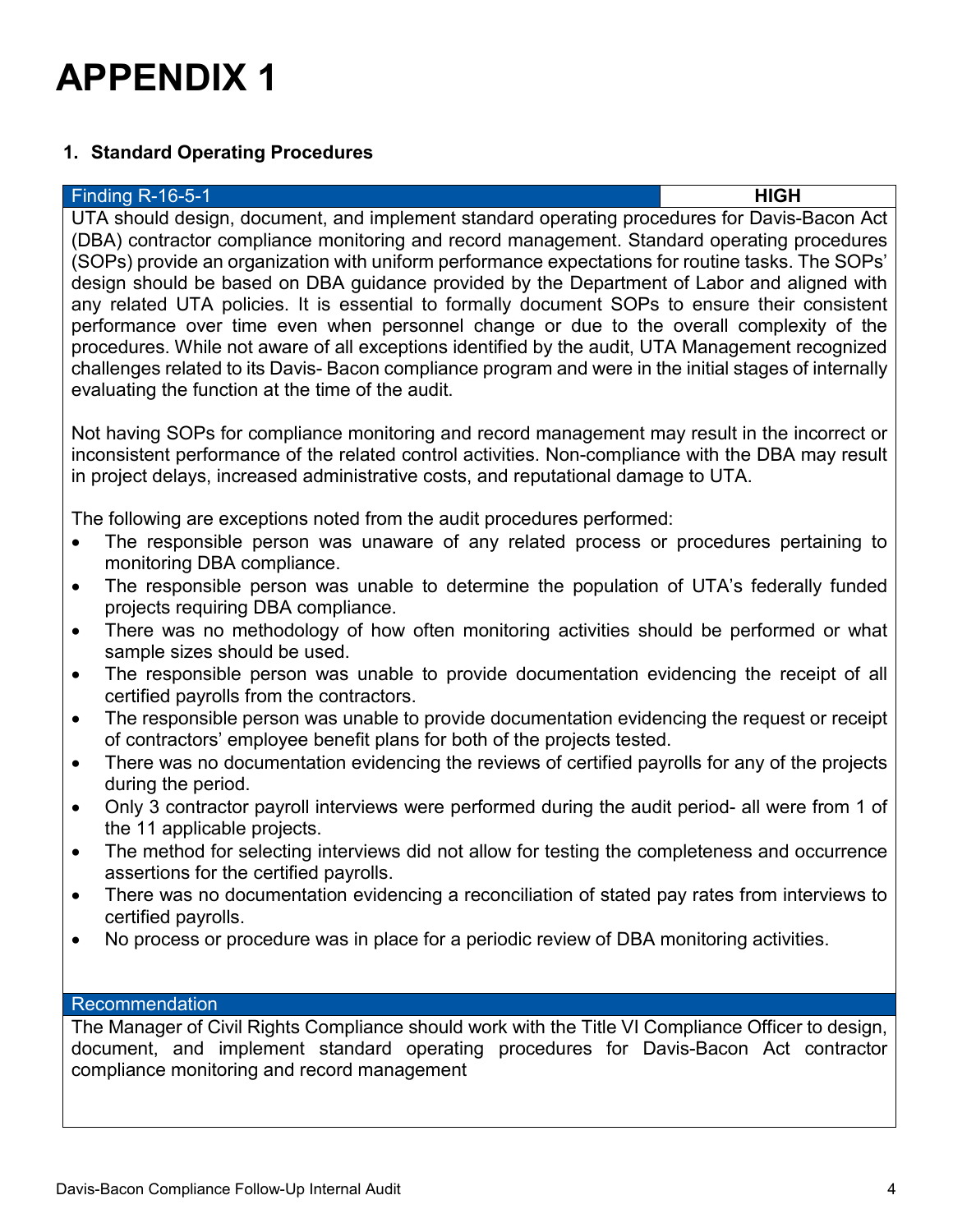| Management Agreement                                                                                                                                                                                                                                                        | Owner                              | <b>Target Completion Date</b> |  |
|-----------------------------------------------------------------------------------------------------------------------------------------------------------------------------------------------------------------------------------------------------------------------------|------------------------------------|-------------------------------|--|
| Yes                                                                                                                                                                                                                                                                         | Manager of Civil Rights Compliance |                               |  |
| November 1, 2016<br>The Manager of Civil Rights Compliance will design, document and implement standard operating<br>procedures for Davis-Bacon Act contractor compliance monitoring and records management,<br>including the periodic review of DBE monitoring activities. |                                    |                               |  |

| <b>Final Status</b>                                                                                                                                                                                                                                                                             |       | Implemented                   |  |
|-------------------------------------------------------------------------------------------------------------------------------------------------------------------------------------------------------------------------------------------------------------------------------------------------|-------|-------------------------------|--|
| The follow-up audit revealed that the Manager of Civil Rights Compliance has designed,<br>documented and implemented an SOP for Davis-Bacon Act contractor compliance monitoring and<br>records management, and that the SOP is addressing the audit finding noted in the 2016 audit<br>report. |       |                               |  |
| Management Agreement                                                                                                                                                                                                                                                                            | Owner | <b>Target Completion Date</b> |  |
| N/A                                                                                                                                                                                                                                                                                             | N/A   | N/A                           |  |
| N/A                                                                                                                                                                                                                                                                                             |       |                               |  |

Davis-Bacon Compliance Follow-Up Internal Audit 5 and 5 and 5 and 5 and 5 and 5 and 5 and 5 and 5 and 5 and 5 and 5 and 5 and 5 and 5 and 5 and 5 and 5 and 5 and 5 and 5 and 5 and 5 and 5 and 5 and 5 and 5 and 5 and 5 and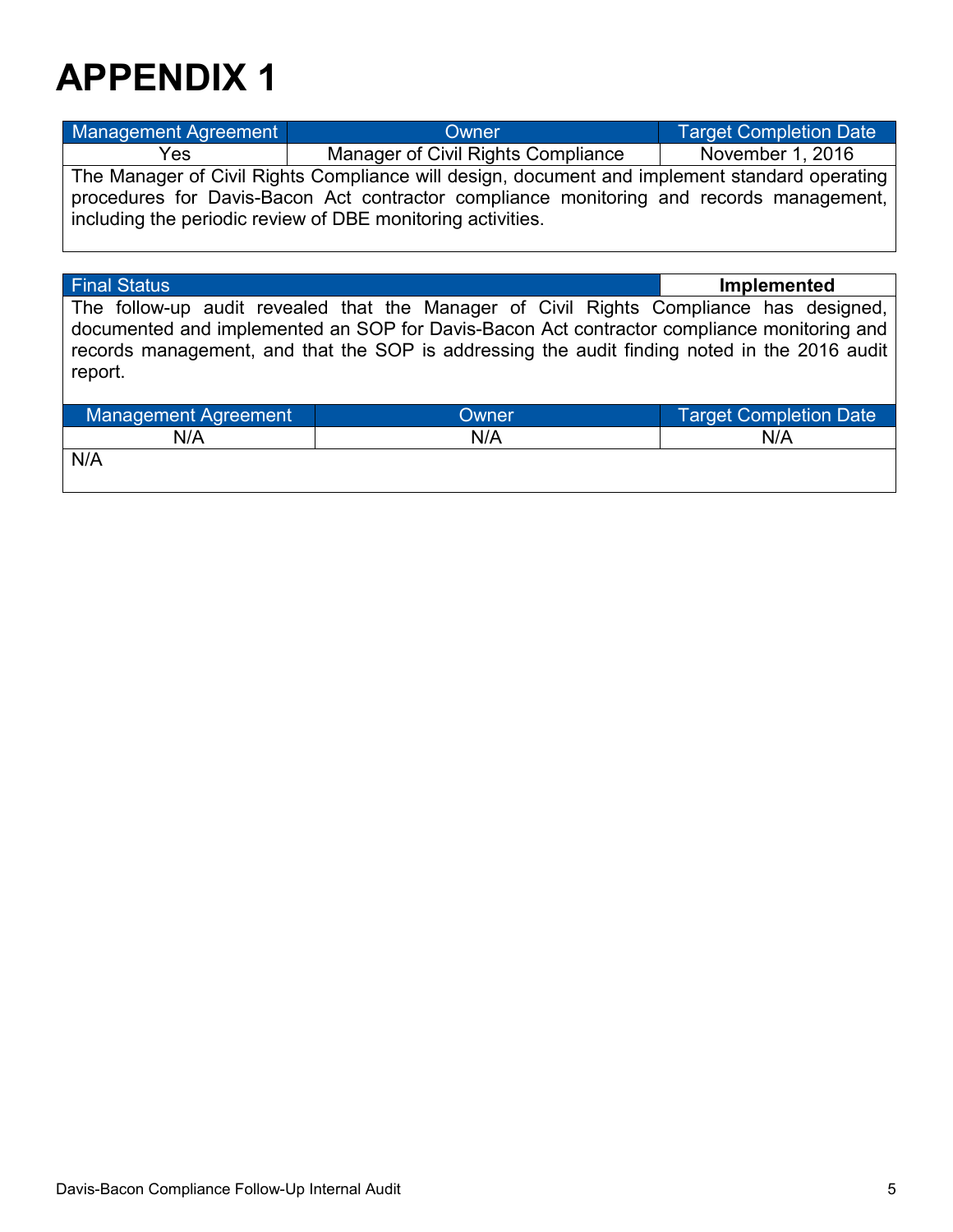## **\* REPORT RATING MATRICES**

### **OVERALL REPORT RATING**

The overall report ratings are defined as follows, applicable to the audit scope as defined

| <b>Descriptor</b>                 | <b>Guide</b>                                                                                                                                                       |  |
|-----------------------------------|--------------------------------------------------------------------------------------------------------------------------------------------------------------------|--|
| <b>Fully effective</b>            | Controls are as good as realistically possible, both well-designed<br>and operating as well as they can be.                                                        |  |
| <b>Substantially</b><br>effective | Controls are generally well designed and operating well but some<br>improvement is possible in their design or operation.                                          |  |
| <b>Partially effective</b>        | Controls are well designed but are not operating that well.<br><b>OR</b><br>While the operation is diligent, it is clear that better controls could<br>be devised. |  |
| <b>Largely ineffective</b>        | There are significant gaps in the design or in the effective operation<br>of controls – more could be done.                                                        |  |
| <b>Totally ineffective</b>        | Virtually no credible controls relative to what could be done.                                                                                                     |  |

### **DETAILED FINDING PRIORITY RATING**

| <b>Descriptor</b>  | <b>Guide</b>                                                                                                                                                                                                                                                                                                              |  |
|--------------------|---------------------------------------------------------------------------------------------------------------------------------------------------------------------------------------------------------------------------------------------------------------------------------------------------------------------------|--|
| <b>High</b>        | Matters considered being fundamental to the maintenance of<br>internal control or good corporate governance. These matters<br>should be subject to agreed remedial action within three months.                                                                                                                            |  |
| Medium             | Matters considered being important to the maintenance of internal<br>control or good corporate governance. These matters should be<br>subject to agreed remedial action within six months.                                                                                                                                |  |
| Low                | Matters considered being of minor importance to the maintenance<br>of internal control or good corporate governance or that represents<br>an opportunity for improving the efficiency of existing processes.<br>These matters should be subject to agreed remedial action and<br>further evaluation within twelve months. |  |
| <b>Implemented</b> | Adequate and effective management action taken to address the<br>finding noted in the audit report.                                                                                                                                                                                                                       |  |